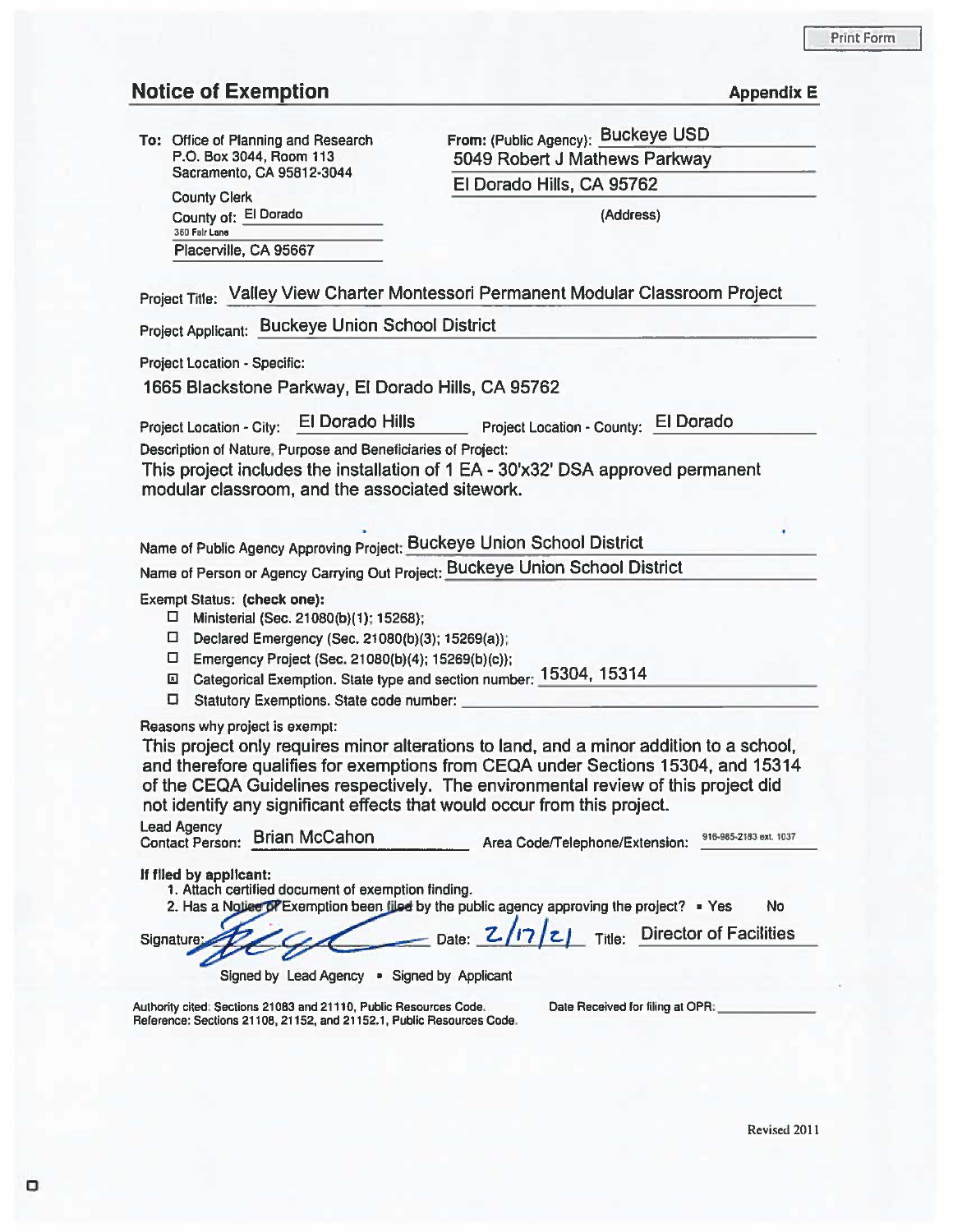## BEFORE THE GOVERNING BOARD OF THE BUCKEYE UNION SCHOOL DISTRICT

 $\bigcirc$ 

•

 $\bigcirc$ 

 $\bigcirc$ 

## RESOLUTION FINDNG THE VALLEY VIEW CHARTER MONTESSORI PERMANENT MODULAR CLASSROOM PROJECT EXEMPT FROM THE CALIFORNIA ENVIRONMENTAL QUALITY ACT AND APPROVING THE FlUNG AND RECORDATION OF A NOTICE OF EXEMPTION

## RESOLUTION NO. 21·18

WHEREAS, the Buckeye Union School District ("District") owns and operates the Valley View Charter Montessori School located at 1665 Blackstone Parkway. El Dorado Hills, CA 95762;

WHEREAS, on September 23, 2020 the Board authorized District staff to enter into a contract for services with Kirk S. Brainerd (Architect) to prepare construction documents, and administration services for the Valley View Charter Montessori Permanent Modular Classroom Project ("CEQA Project");

WHEREAS, the District must comply with the California Environmental Quality Act ("CEQA") before approving the CECA Project; and

WHEREAS, exemptions to CEQA are set forth in Article 19 of Title 14 of the California Code of Regulations ("CECA Guidelines•); and

WHEREAS, CEQA Guidelines Section 15304 sets forth an exemption from CEQA for minor alterations in the condition of land, water, and/or vegetation which do not involve the removal of healthy, mature, scenic trees except for forestry or agricuftural purposes; and

WHEREAS, CECA Guidelines Section 15314 sets forth an exemption from CECA for minor additions to schools which does not Increase the student capacity by twenty-five percent (25%), or by ten (10) classrooms, whichever is less; and

WHEREAS, the CEQA Project is not located in an area of statewide, regional or area-wide concerns as Identified in CEQA Guidelines Section 15206(b(4); and

WHEREAS, the District has considered whether the CECA Project may have significant Impacts on the environment; and

WHEREAS, the District has concluded, through its own independent review and analysis, that the CECA Project will not have a significant impact on the environment.

NOW, THEREFORE, THE GOVERNING BOARD OF THE BUCKEYE UNION SCHOOL DISTRICT DOES HEREBY RESOLVE, DETERMINE AND ORDER AS FOLLOWS:

Section 1. That the above recitals are all true and correct.

Section 2. That the District has considered whether the CEQA Project may have significant impacts on the environment.

1